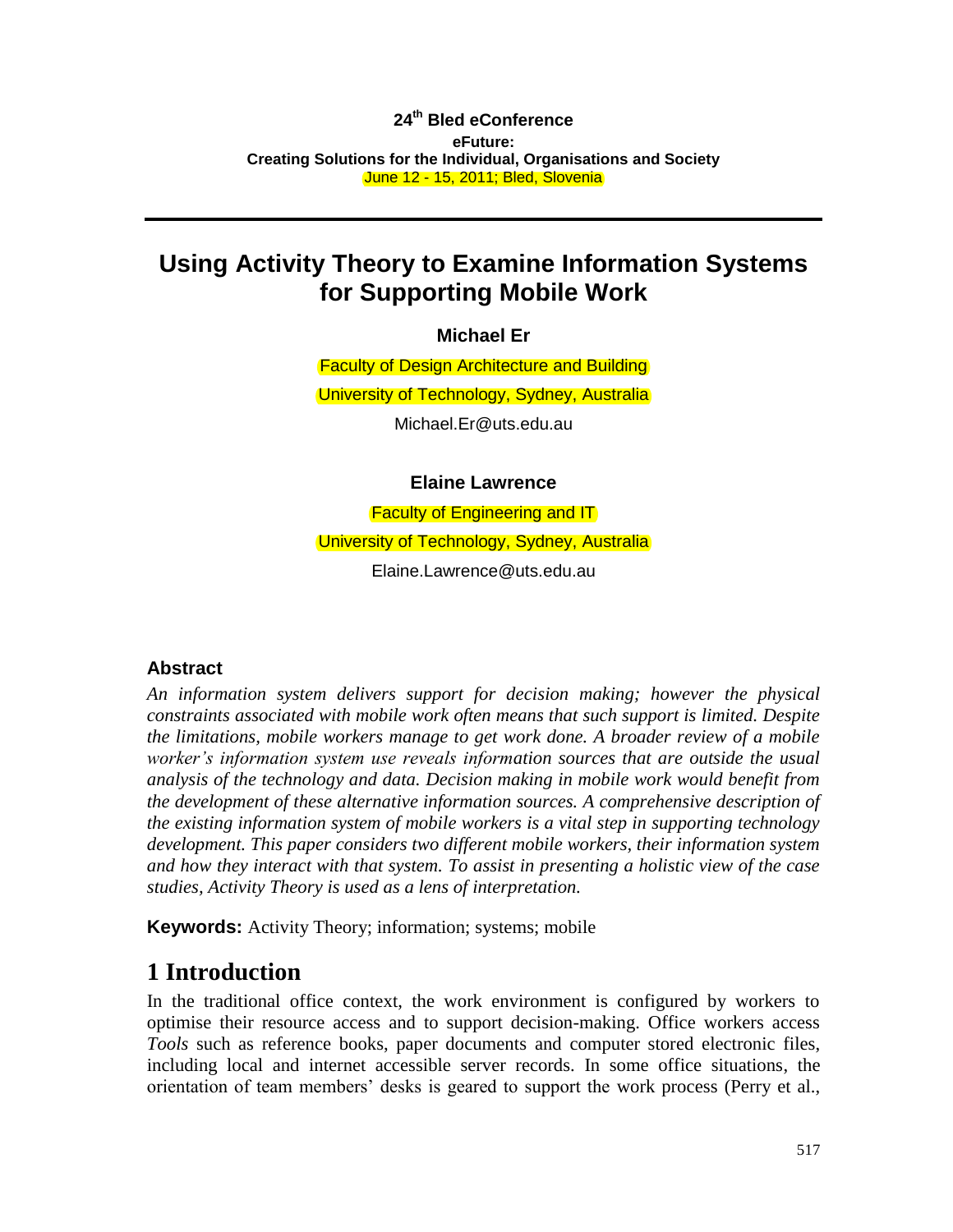2001). To varying degrees, many workers are required to operate in a mobile sense, away from their traditional office and information resources. That is, as a requirement of their normal work, the mobile worker physically operates at different spatial locations.

A subset of these mobile workers will be required to perform complex decision making to produce their work outcomes. According to Drucker (1993), a key feature of knowledge workers is their ability to acquire and apply theoretical and analytical knowledge in their work. The class of mobile worker required to analyse and apply their knowledge (such as a Doctor on a ward) corresponds with the concept of knowledge workers as described by Drucker (1993).

Davis (2002) noted that an important component of work by knowledge workers is the accessing of data in order to apply their knowledge work. David states that knowledge workers [1] access data, [2] use knowledge, [3]employ mental models, and [4] apply significant concentration and attention. Remote mobile workers who are required to engage in analysing situations to gather data, apply their knowledge and make decisions in the course of their work, will be classified as "Mobile Knowledge Workers" (MKWs).

The information system of a worker supplies support for decision making and through the use of mobile devices the information system of the MKW may be improved (Lehmann, Prasad & Scornavacca, 2008). The decision making of mobile workers can potentially be assisted by access to pertinent, up to date information. The development of innovations such as smart cell phones, personal digital assistants and laptops (Gebauer, 2008) hypothetically allows workers who are required to be mobile and away from their offices, access to information on demand while operating in the field.

The adoption and integration of a new technology by a worker can face barriers in several forms. For example, the introduction of a new technology may inadvertently produce a negative effect on the work, such as reduced adoption or selective use (Orlikowski, 1996). The broad range of literature that has emerged to explain these issues is beyond the scope of this paper to review, but includes authors such as Rogers (2003), Norman (1988), David (1991) and Preece, Rogers & Sharp (2002).

Engestrom and Nardi (1999) noted that the introduction of a new technology could result in a work process which undermines good but relatively "invisible" work. To assist with the understanding of the information system used by an MKW, Activity Theory is used as a lens for focus. Although Activity Theory is essentially a theory of learning (Engestrom, 2001), many researchers such as Kuutti (2001), Kaptelinin and Nardi (2006), Engestrom (2000), Bodker (1996) and Bannon (1997) have previously applied Activity Theory to interpret their research, with Bannon (1997) noting that Activity Theory provides "a general conceptual framework for understanding and analyzing human activity" [work].

In contributing to this discussion, this paper maps the information system currently being used by (1) a group of medical doctors and (2) newspaper reporters, viewed as MKWs, as a pilot for a larger study. The following section briefly outlines Activity Theory,as a lens for understanding the information system of the MKW. Section 3 describes the methodology, while the findings from the case study interviews with doctors and newspaper reporters are outlined in Section 4. The conclusion is set out in Section 5.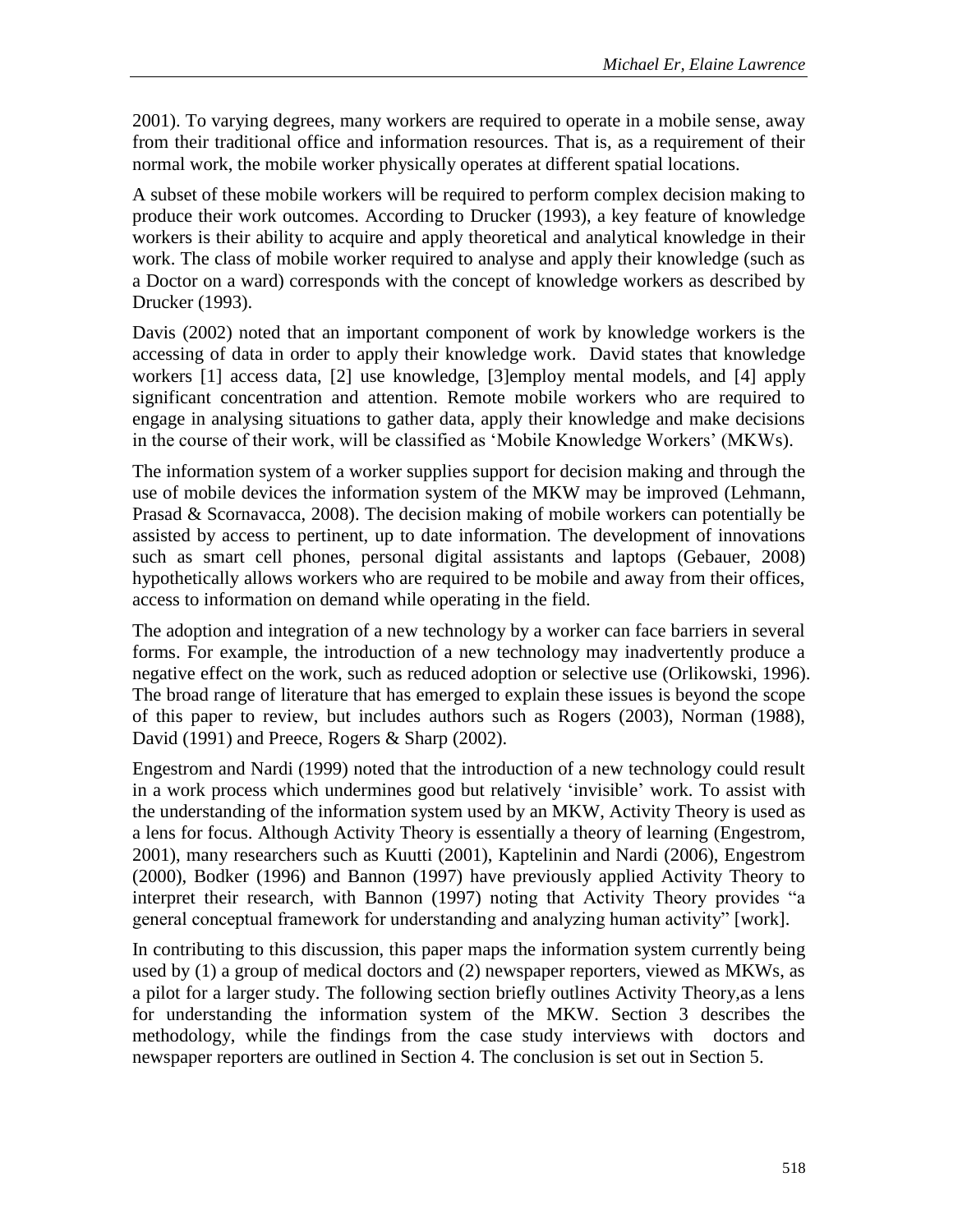# **2 Activity Theory**

The basic components of Activity Theory as described by Vygotsky (1978) comprise an *Activity*, a *Subject*, an *Object* and *Tools*. A *Subject* is an individual or group of individuals involved in a common *Activity*. The *Subject* undertakes an *Activity* in order to achieve an *Object* (see Figure 1). The arrow in Figure 1 represents the *Activity*, i.e. the element symbolizing work. The *Activity* is the point of interest for our context, as it is the "black box", detailing how the MKW gets work done.



Figure 1: *Subject*, *Object* and *Activity* (Kaptelinin and Nardi, 2006)

The concept of Object-Orientation should not be confused with the same term used in the field of computer programming. In Activity Theory, reference to the *Object* alludes to the desire (theoretical result) that the *Subject* is trying to fulfill or the underlying motive for the *Activity*. The *Object* is what drives an *Activity*. As described by Kaptelinin and Nardi (2006, p.67) "*Object*s of activities are prospective outcomes that motivate and direct activities, around which activities are coordinated… *Object*s can be physical things "such as the bull"s eye on a target or ideal *Object*s such as "I want to be a brain surgeon"."

According to Kuutti (2001),, all *Activity* contains or involves interaction with *Tools*. *Tools*, often referred to as artifacts, are created by humans and offer signs to the *Subject* which assist in directing them towards a particular action. "The idea is that humans can control their own behavior – not "from the inside" on the basis of biological urges, but "from the outside" using and creating artifacts" (Engestrom, 1999, p.24).



Figure 2: Basic model of *Activity* (Kaptelinin and Nardi, 2006)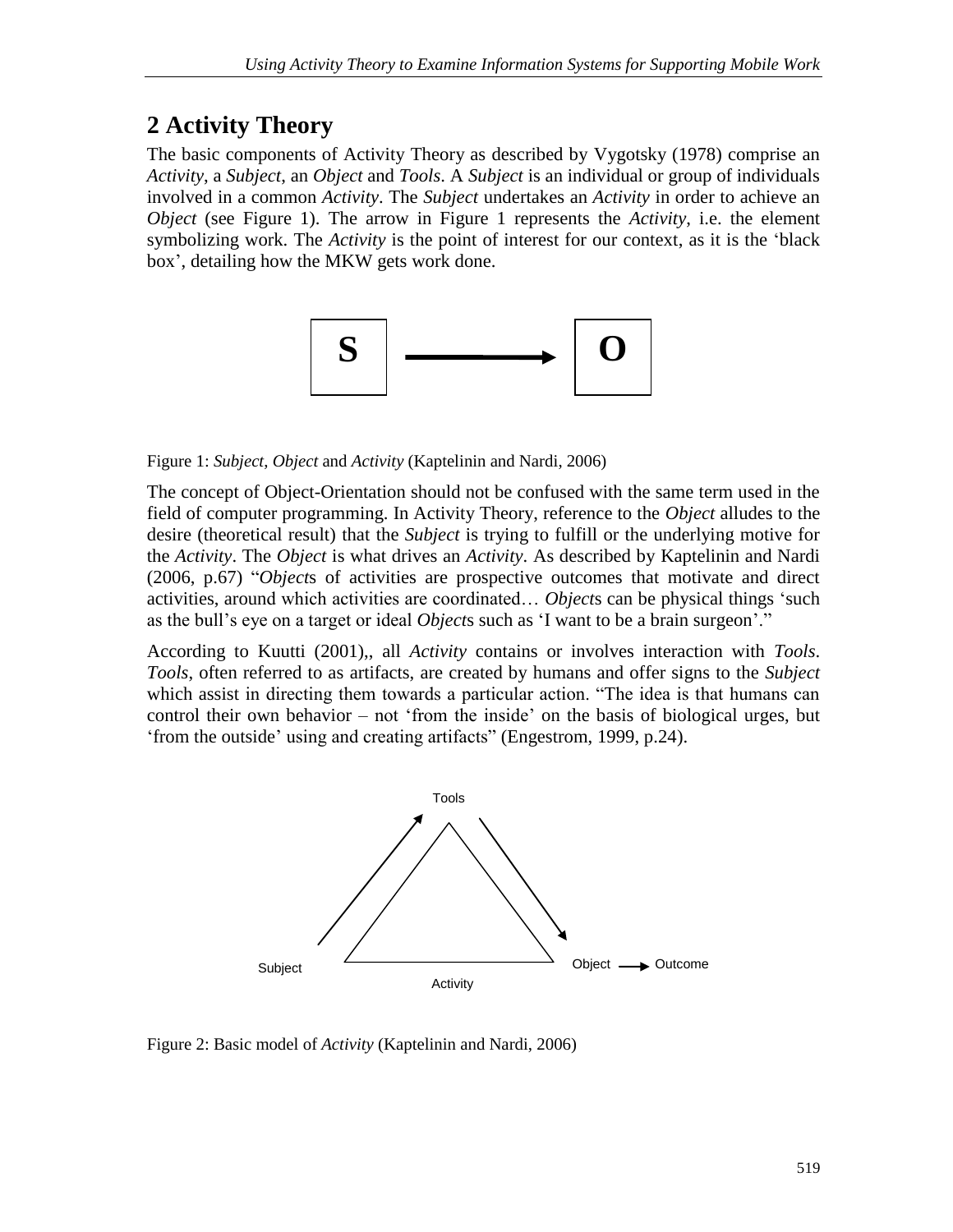As can be seen in Figure 2, the way in which the *Subject* approaches the *Activity* in order to achieve the *Object* is mediated through *Tools*. That is, the *Tools* humans use in their doing influences the way they approach an *Activity* and assists with their decision making, such as prompting the *Subject* to take a course of action. *Tools* can take various forms depending upon the context of the study; for example, they may range from instruments, signs, procedures, machines, language, methods, laws to forms of work organization.

Activity Theory centers on mediation and the concept that the way humans undertake an *Activity* is influenced by the environment around them, and their ability to develop an understanding based upon previous experiences in order to make logical decisions. This mediation is man-made in so far as the *Tools* that influence a *Subject* have been developed by the *Subject* or other people who have previously worked in the same context.

In their model, the Cultural Historic Activity Theory Model (CHAT), Hasan and Gould (2001) note that there are two mediators which influence the way an *Activity* is done, these being *Tool*s and the Community of Practice (see Figure 3).

The influence that the Community of Practice has upon an *Activity* is applied through *Rules* to which the *Subject* adheres. These *Rules* are implicit and explicit and govern the *Activity* of the *Subject*. Explicit *Rules* are easily identified as such things as documented codes of practices or standards which govern the requirements of workers. Implicit are the norms that the *Subject* accepts as requirements (informal procedures as well as the social relationship between the *Subject* and the Community), often derived from other more experienced workers.



Figure 3: CHAT Framework of an Activity by Hasan and Gould (2001)

## **3 Methodology**

The research described in this paper is an investigation focused on MKWs and their interactions with information. A qualitative case study was therefore an appropriate approach (Flyvberg, 2006). The development of the case studies was based on the use of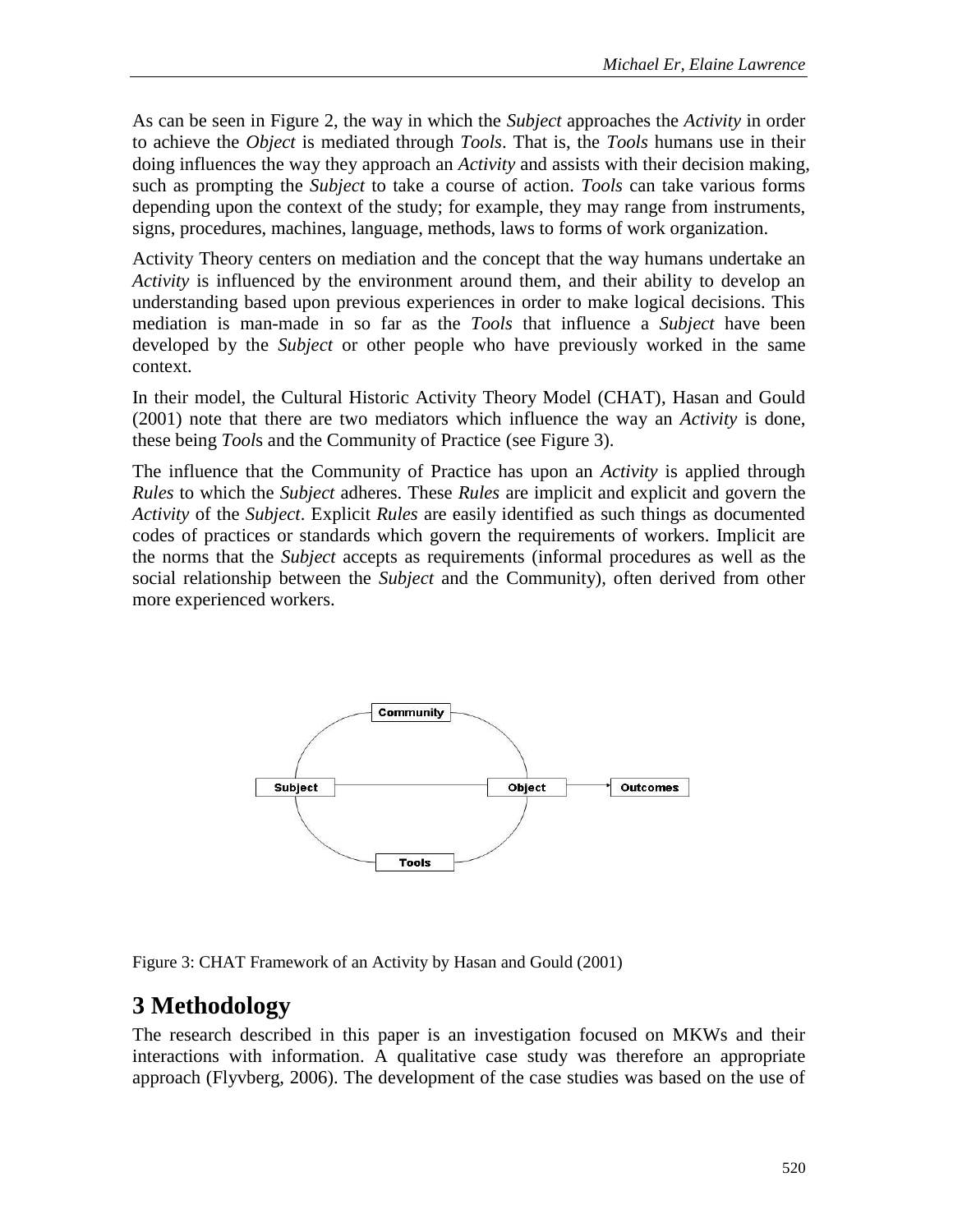semi-structured interviews lasting approximately one hour. The data collected was then interpreted through the lens of Activity Theory. The applied interpretive case study methodology as described by Walsham (2002) uses theory as [1] a preliminary conduit to design and data collection; [2] as part of an iterative process of data collection and analysis; and [3] as a final product of the research.

The lens of Activity Theory encapsulates the decision making process into a model as a component of the work *Activity* of an MKW while in the field, with the *Subject* being the mobile worker while operating in a mobile sense, away from any formal office situation. The resulting framework adapted from Activity Theory identifies technical, social and environmental factors which influence the way mobile knowledge workers interact with information sources.

The selection of the case studies was based on the following criteria:

- 1. Workers were required to be mobile in order to do work;
- 2. The work done required complex decision making.

The first case study scenario examined doctors and the way they operated on ward rounds, working in a mobile manner from ward to ward and away from their consulting offices.

The three doctors interviewed were all specialists, two renal physicians and a cardiac surgeon. All had worked in the industry for a considerable time (see Table 1). Doctor 1 and Doctor 3 were initially interviewed and then re-interviewed to extract and clarify data. To ensure that data collected from the interviews was consistent with their practice (and ensure an added element of rigour), Doctor 1 was also the *Subject* of observation. Doctor 1 was studied while doing his ward rounds on several wards in two different hospitals.

| <b>Participant</b> | <b>Experience with</b><br>ward rounds<br>(years) | <b>Specialty</b> | Number of<br>interviews |
|--------------------|--------------------------------------------------|------------------|-------------------------|
| Doctor 1           | 32                                               | Nephrologists    |                         |
| Doctor 2           | 25                                               | Physician        |                         |
| Doctor 3           | 25                                               | Cardiac Surgeon  |                         |

Table 1: Doctors interviewed: Total number of interviews: 5

The second case study considered reporters working for a newspaper and their production of stories while in the field (away from their offices). Five reporters and one editor at the same publication were interviewed for this case study (see Table 2).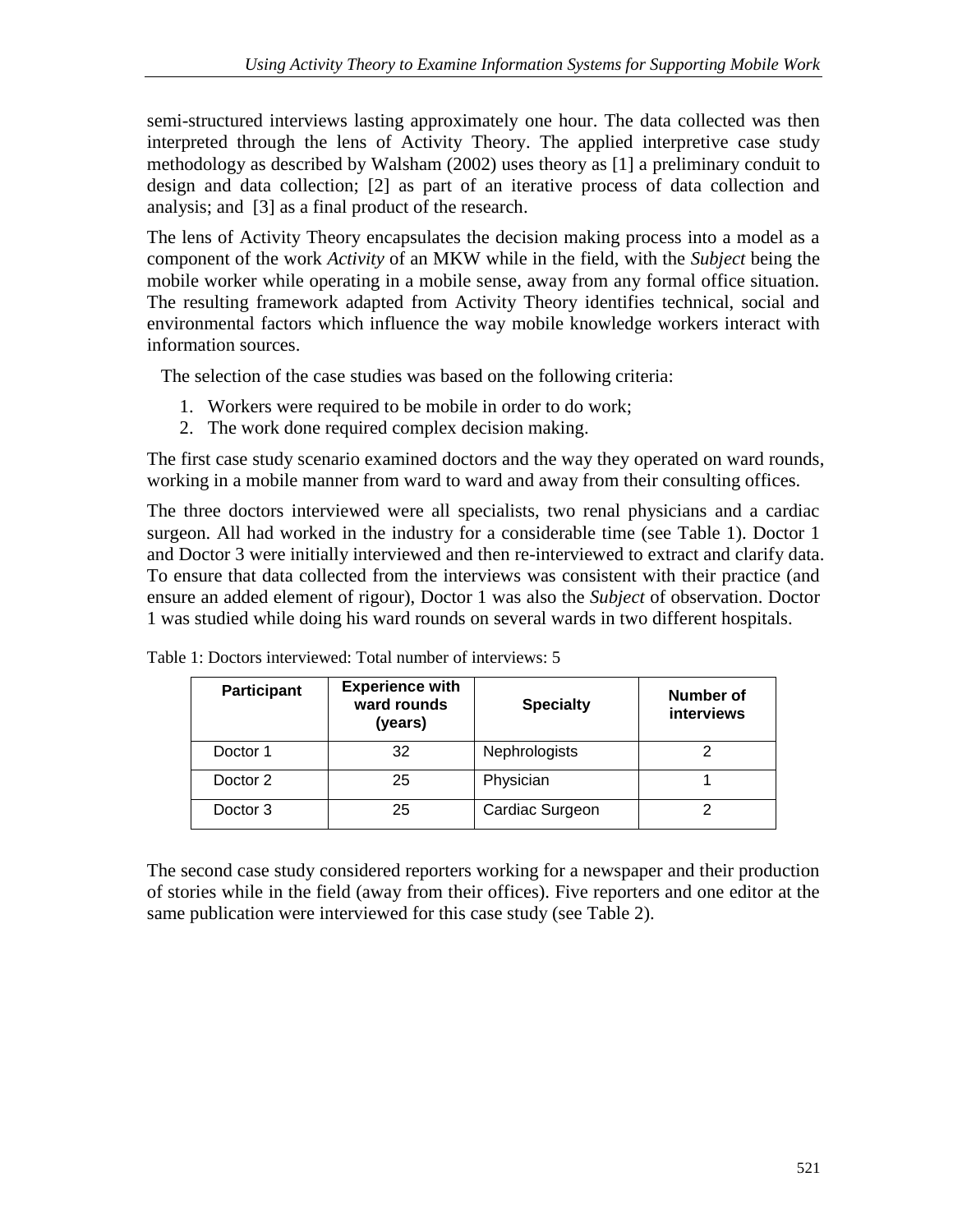| <b>Participant</b> | <b>Experience in Publishing Industry</b> | <b>Interview Round</b> |
|--------------------|------------------------------------------|------------------------|
| Reporter 1         | 11 years                                 |                        |
| Reporter 2         | 6 years                                  |                        |
| Reporter 3         | 30+ years                                |                        |
| Reporter 4         | 5 years                                  | 2                      |
| Reporter 5         | 10 years                                 | 2                      |
| Editor             | 13 years                                 | 2                      |

Table 2: Reporters interviewed: Total number of interviews: 5

## **4 Findings**

The first case study deals with Doctors, while the second case study investigates newspaper reporters.

#### **4.1 Doctors**

Due to the complex nature of the human body, doctors specialise in a specific area of medicine. To work as a specialist, doctors require post-graduate qualifications (and experience) in their chosen area of expertise. Each patient is individual, with different characteristics, resulting in unique and personal complications that require individualised diagnosis and treatment. The information system used to support the doctors" work is dynamic in nature. Doctors operate from their consulting offices. This is their central point of information storage and retrieval, with historical patient details (in the form of individual patient case notes) as well as resource material such as reference books, despite the fact that much of their work is not carried out in the confines of the consultation office.

Much of the doctor's work requires first-hand observations of patients in a controlled environment in close proximity to support such as hospital operating theatres. Often, the Doctor is required to visit several patients across different wards, and sometimes across several different hospitals over the course of their rounds.

Doctor 2 noted that when making a decision with regard to the care of a patient, the main sources of information are the on-the-spot diagnosis of symptoms displayed by the patient and consideration of the patient's history in the form of case notes. These case notes are a *Tool* which influences the decisions of the attending doctor (their *Activity*).

Patients are admitted to a hospital to be treated. The patient is classified on admission as an inpatient or an outpatient. An outpatient is one who is initially attended to by a doctor in their consulting room, and an inpatient has an initial consultation in the public or private ward of a hospital. The difference between these two classes of patient is paramount to the information system. The outpatient information (case notes) are collected, stored and controlled by the specialist doctor, whereas the inpatients' records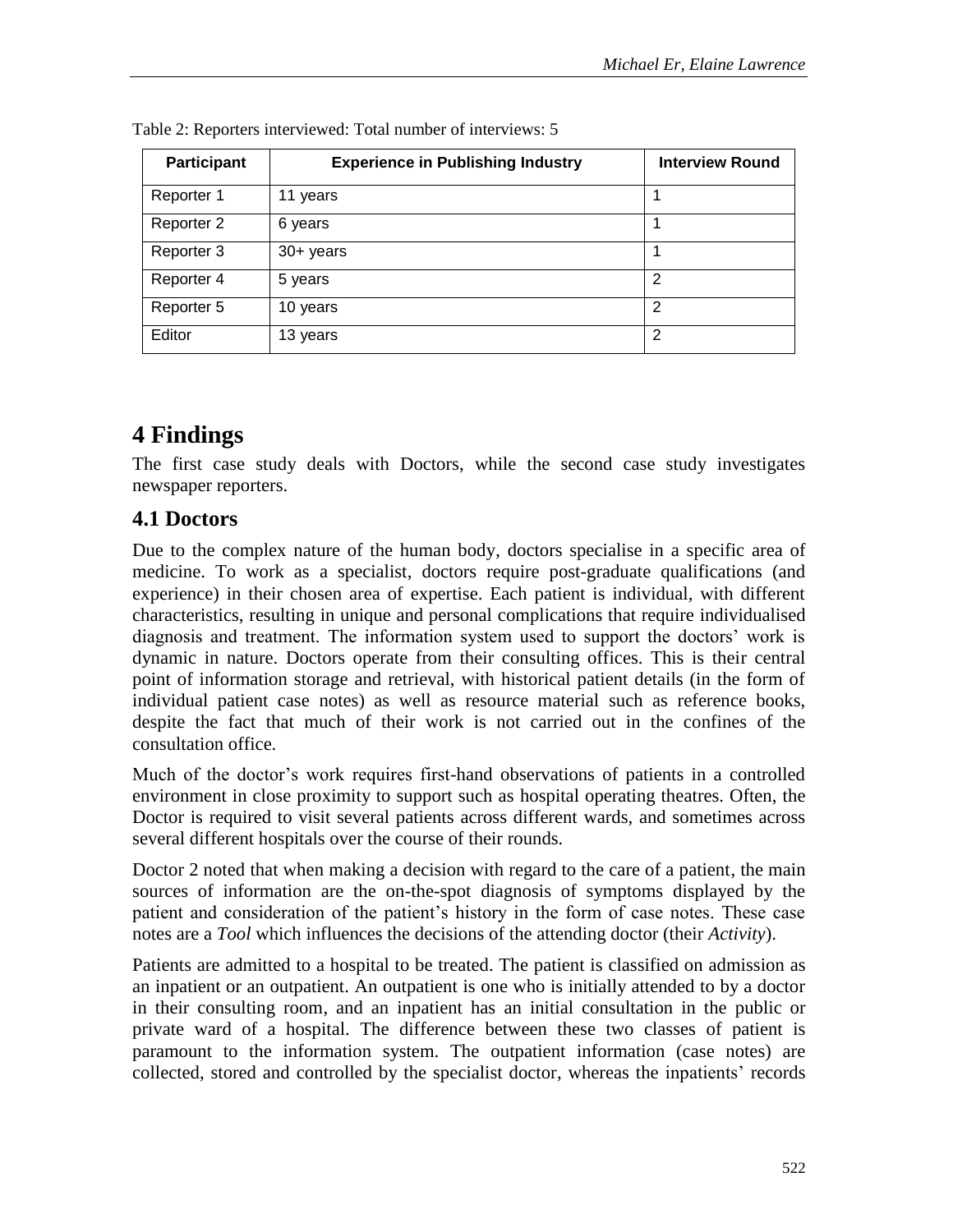are all kept by the hospital. Case notes are not necessarily shared between the hospital and the doctors" consulting office. This results in the doctor being *Subject* to a disconnected information system (inaccessibility to case notes exclusively kept in either the office or in the ward).

During their ward rounds, doctors often make critical, on-the spot decisions using a disconnected information system, as they are required to examine and diagnose patients to assess their health away from their primary information source in their consulting room. To overcome the issues associated with the lack of support available from the dysfunctional information system, the Doctors made use of a variety of monitoring technologies which provided the Doctors and Nursing Staff with information about the well-being of the patient (for example, temperature, pulse, heart rate).

The Doctors identified the following informal protocols, or *Rules*, associated with the information:

- 1. Preparation: Before Doctor 3 went on his ward round he would prepare by first going to his office and reviewing the case notes of patients he intended to see. He would often take the case notes with him on his ward round.
- 2. Collaboration: All the Doctors interviewed held informal discussions with other doctors about patients. These were often held in unofficial work situations, such as during a lunch break in the staff lounge or lunch room. Doctor 3 noted, "I probably learn more in the lunch room than any other place…" Opportunistic situations, such as passing a colleague in the hallway or in the lift, were also identified by Doctors 1 and 2 as being information sharing possibilities.
- 3. Personal Knowledge: Typical of knowledge work, decisions made by Doctors are often based on both their training and their past experience.

The medical information system is an extremely complex one, as many actors contribute to the care of patients, not only the doctor. These additional actors directly influence the decision-making of the doctor, usually through the provision of information, as illustrated in Table 3.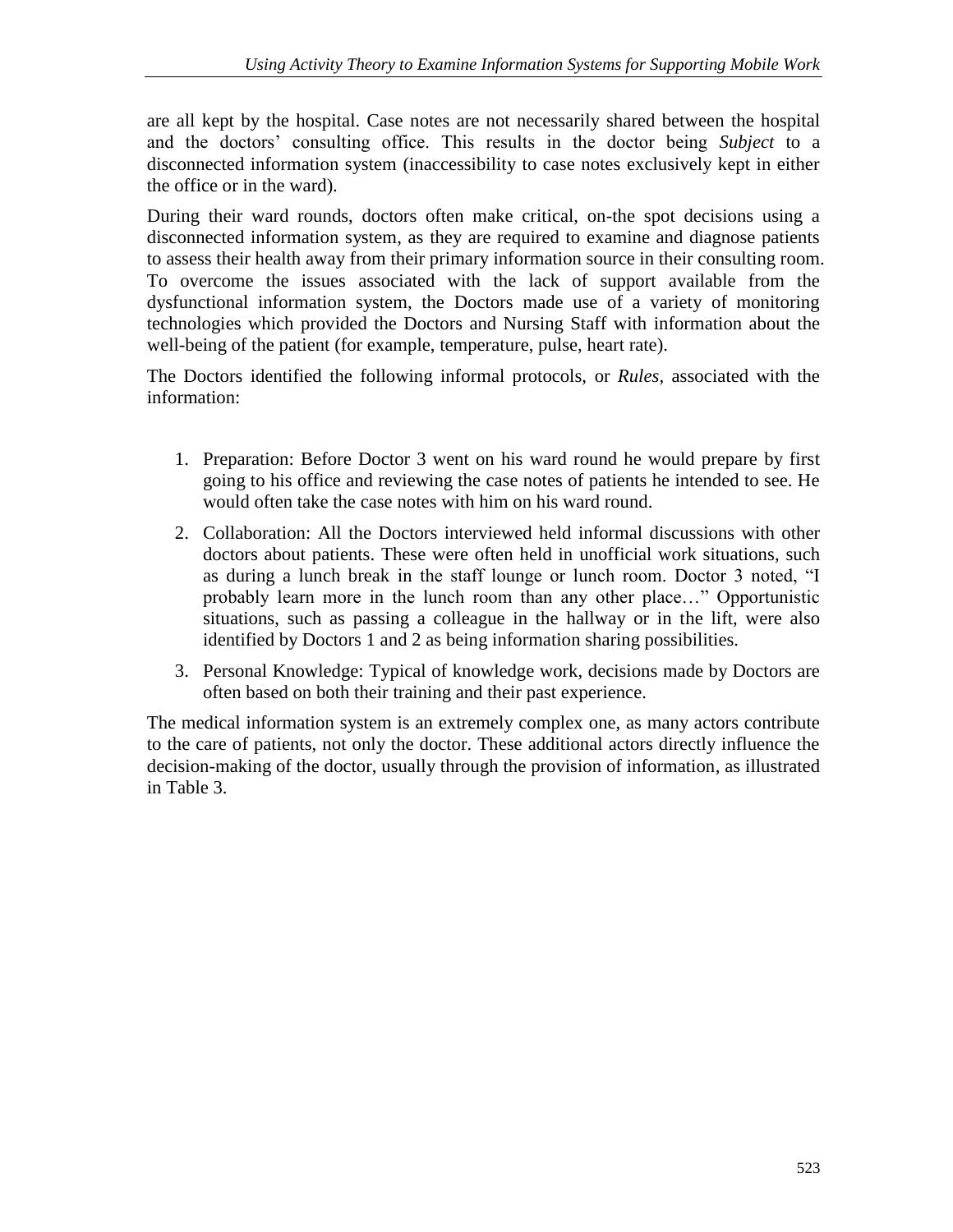| <b>INFORMATION Tool</b>                                         | <b>INFLUENCE ON Activity</b>                                                                                                                                                                                                                                                                                                                                                                                     |
|-----------------------------------------------------------------|------------------------------------------------------------------------------------------------------------------------------------------------------------------------------------------------------------------------------------------------------------------------------------------------------------------------------------------------------------------------------------------------------------------|
| <b>Nursing Staff</b>                                            | Nursing staff provide ongoing care to patients on the ward<br>while doctors interact with patients in a much more time-<br>fractured way. The Nursing Staff monitor and record<br>information about the ongoing condition of patients in case<br>notes kept on the ward. These are verbally communicated to<br>the doctor when he/she arrives to do their ward round.                                            |
| Laboratory / Other<br>Departments within the<br><b>Hospital</b> | Pathology laboratory staff take samples provided by the<br>patients (such as blood) for assessment. The results are used<br>by doctors to assist in determining a diagnosis and treatment<br>for individual patients. These various other departments<br>produce reports which are reviewed by the Doctor; however,<br>in some cases the Doctor speak to someone in another<br>department to obtain information. |
| <b>Other Specialists</b>                                        | Doctors 1 and 3 commented that it is often the case that more<br>than one specialist doctor could be involved with the care of a<br>single patient. They pass information to each other because<br>what they do is interrelated (for example, the prescribing of a<br>drug could potentially have side effects).                                                                                                 |

Table 3: Mediation on decision making of doctors by other participants

The mediation provided by other health professionals is controlled by some unusual rules. For example, unless they were working in a training hospital (in which students would follow the doctor around as part of their training), Doctors would rarely do ward rounds together, even though as Doctor 3 pointed out, it would be of great benefit for information sharing.

Doctors also preferred to collaborate with doctors that they had worked with before. Doctor 1 stated, "Usually I will work with a doctor whom I know, that I have developed a relationship with. I work with a few doctors, we work very comfortably together. There"s never any trouble, never. Some are domineering and I say forget it, I won"t work [with them]".

Doctors were keen to respect and maintain disciplinary boundaries. Doctor 1 noted that "most doctors will know where their boundaries are, I'm the specialist of this, and I can't say to the cardiologist that you cannot use that. I would never do that [tell the cardiologist what to do]. I stay within my boundaries. Imagine giving a conflicting statement to the patient's relatives, 'Hey that doctor said this, how come you are doing that'..."

Passing of information was dispersed across multiple *Subject*s. Nurses were pivotal in the supply of information as doctors not only left them instructions on how to care for the patient but also gave them messages for other specialists. The Nursing Staff were also charged with organising tests for the Doctors, as well as returning the results.

The importance of the Nurse as an information source is highlighted in the fact that the role is reproduced in the consulting office scenario by the office secretary. When information held in the consulting office needs to be passed on to collaborating Doctors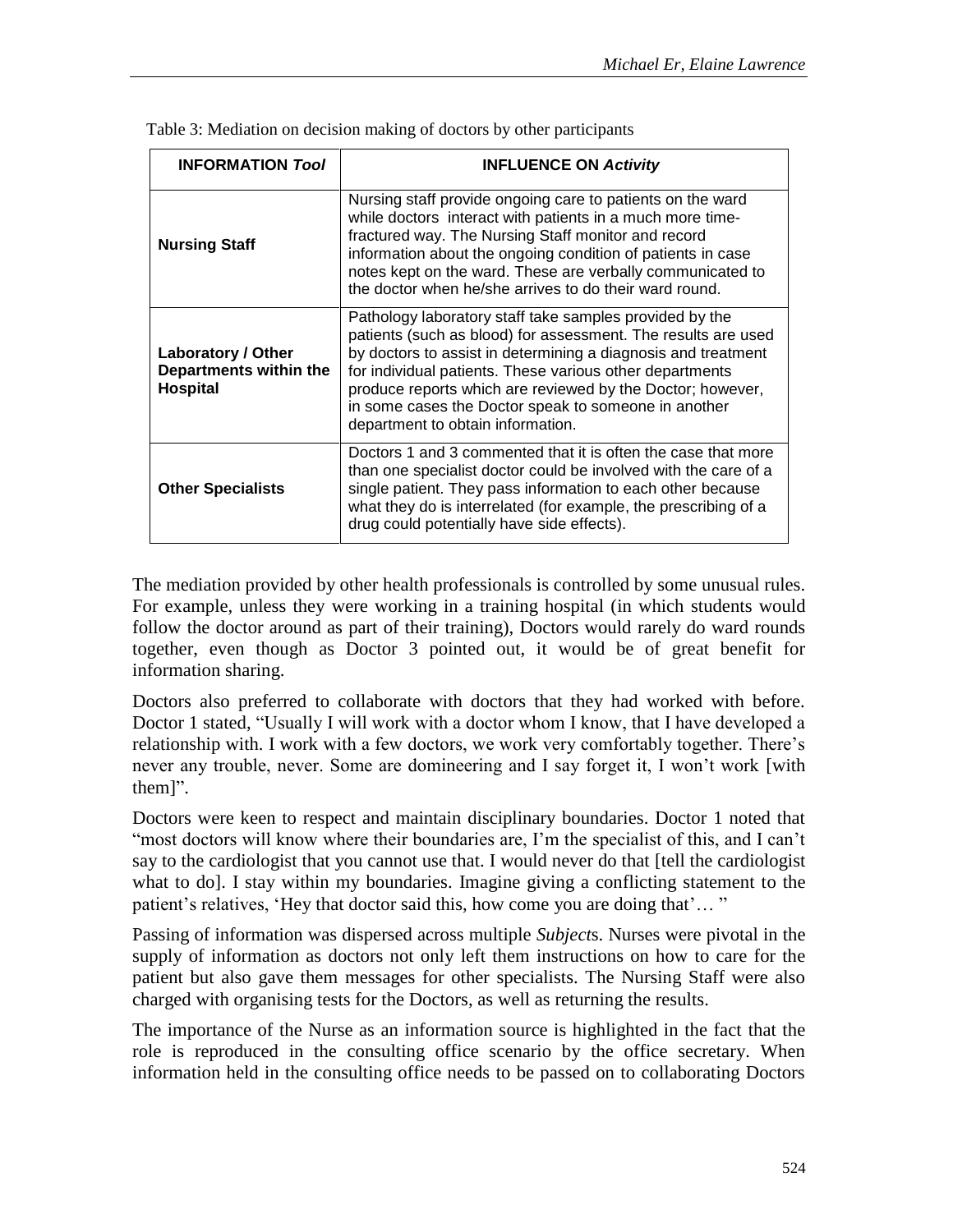from the office, the Secretary would be the person that actually gathers the information from files and sends it.

A broader influence was found in the environmental conditions and context of the ward round. This influence appears in two distinct forms: the Physical and Contextual Environments. In the Physical environment, this influence might be the opportunistic passing of information among specialist doctors, or the presence of monitoring equipment possessed by some wards, such as the Intensive Care Unit (ICU), but which general wards lacked. An example of the Contextual Environment is the urgency of work requiring an on-the-spot decision as opposed to referring to the information resources in the consulting office, where they could consult their full range of information sources.

A further example of the contextual environment is that generally, the passing of information is made through Nursing Staff, or opportunistically. In critical cases, however, the Doctor will ring another Specialist directly for a discussion. They do not wait for the opportunity to get information, rather they instigate access to the required information. As noted by Coiera (2000), the "value of any particular information technology can be determined only with reference to the social context in which it is used and, more precisely, with reference to those who use it".

#### **4 .2 Reporters**

For the majority of their work the reporters interviewed operated in an office environment. One day a week, however, the reporters would go into the field to gather information (for example, to conduct interviews with people of interest). The reason for this mobile mode of work is that it afforded a richer source of information. That is, although interviews could be conducted from the office using the telephone, by physically being at the source, the reporter is able to gather other information; for example, the reporter is able to make observations or talk to people who are in the vicinity of the story, providing a contrasting view. Reporter 1 noted that this mobile mode of reporting was preferred over the office based production of stories, but due to time constraints, most of the stories were produced in the office.

We have classified the mobile work *Activity* of the reporter into two components. The first is to elicit information from the field from where they are reportin, and the second is to construct and send in their stories for publication.

Similar to the way in which the doctors operated, the reporters also made use of preparation (research), collaboration (both formal and informal) and personal knowledge in their work. These actions were also subject to rules which mediated the way in which the *Activity* was approached.

1. Preparation: Prior to going out into the field, the reporter would research a potential story. If the reporter were going to cover a boxing match, for example, he/she would find out as much as possible about the two combatants. Typically, this preparation would take place in the office, where the reporter is able to access several sources of information. The *Tool*s which were accessible to the reporters included an in-house library, other publications, on-line material and other reporters in the office. A surprising source of information identified by Reporter 5 was the reporters from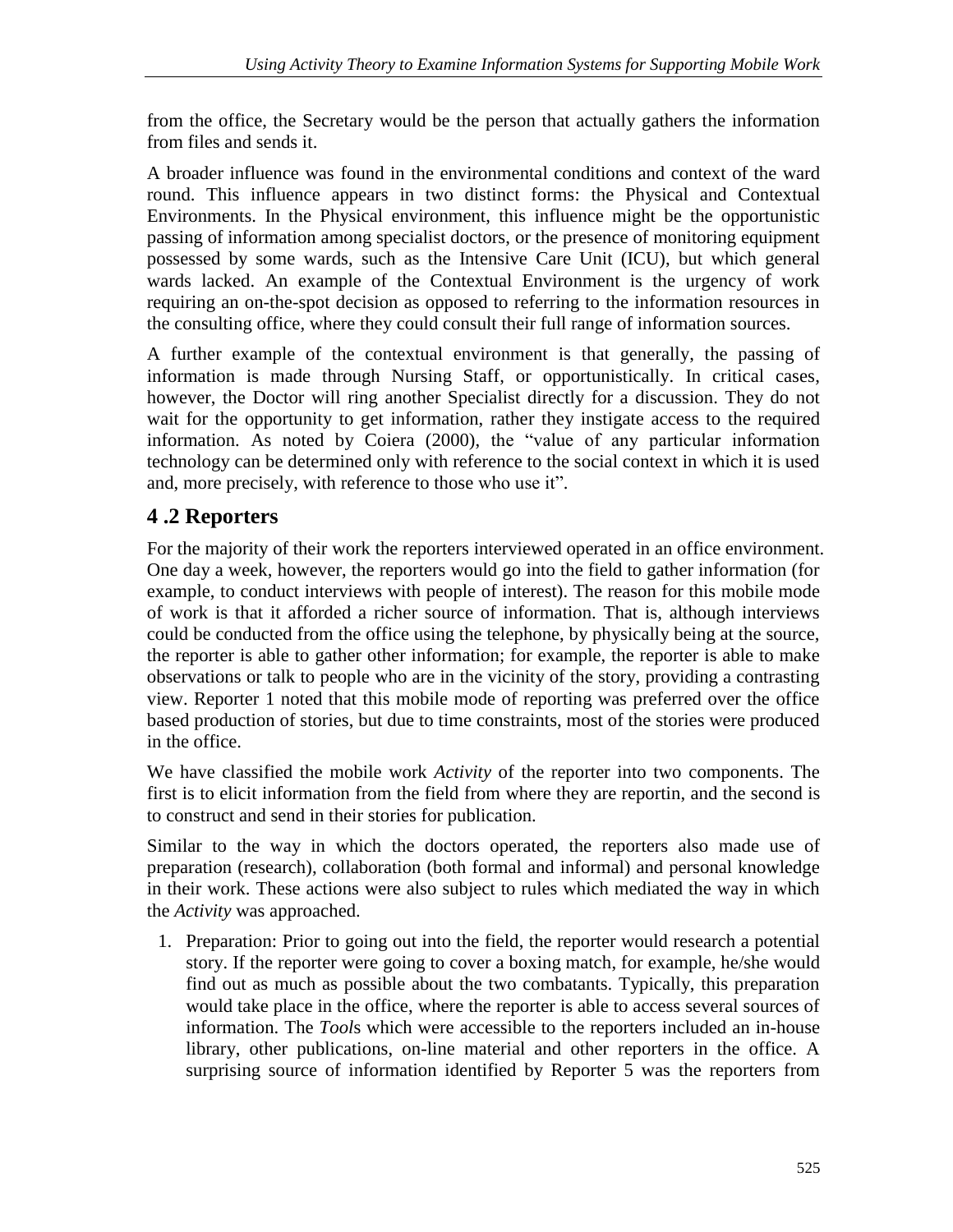rival publications. This reporter noted: "If it is a journalist at your paper or a journalist at another paper who is an expert in boxing or whatever… with the boxing I"ve got friends at the [opposition paper] who know about boxing and I have no trouble ringing them up and saying I have to cover this fighter – what is the story and what should I watch out for".

2. Collaboration: As noted above, an interesting source of information which materialises is collaboration. This collaboration is subject to a similar rule to that outlined in the doctor case study, in that there is much informal collaboration and that collaboration is subject to trust. Collaboration is an integral part of the reporter's ability to do work.

This informal collaboration is further highlighted in the writing of a story. While in the field there are two methods of producing and submitting a story to the editorial staff for review and publication. The first is to use a laptop. Stories can be written, edited and sent using a Virtual Private Network (VPN). The second requires the reporter to phone into a copy-taking service and read out the story for transcription. Despite several advantages to using laptops being identified by the reporters and editorial staff, the predominant method of story production made use of the copytaker. The main reason for this is that the copytaker is able to respond and edit the story from a "lay person's point of view". Reporter 3 noted "They [Copytakers] were invaluable because often you would get feedback from them about what you were writing, like they would say 'are you sure about that' or 'you have mentioned that further up the story do you want to say it twice" and you would say "no, ok, thank you". So having a human, instant response to what you"re dictating is very important, a machine cannot do that. And sometimes if they laugh at a joke or something funny that you have put in, then you think: Great I"ve hit the spot. If they are shocked at what I say then: Great, I"ve hit the spot, I"ve captured it. If they cry, fantastic, you really got the story. A machine can't do that".

3. Personal Knowledge: Personal knowledge plays an important part in a reporter"s ability to write stories. This knowledge is compiled from both formal training and tacit knowledge which has been developed from the individual reporter's experiences. Reporter 1 noted: "These reporters come over from England and they"re hot [*sic*] reporters from Fleet Street but I think that there is a bit of a cultural problem with them because they do not have the cultural background that we have such as the knowledge that you carry around having grown up in Sydney. When someone says something happened at Maroubra or something happened at Kensington or Avalon to someone who has grown up in Sydney, we know straight away what that is. So that is part of the equipment which you carry around in your head all the time, whereas someone who has come over from England, they would not understand the cultural differences, even the geography… They wouldn"t know what certain areas are known for or famous for."

The theme of the third mediating influence identified in the doctor case study, the Environment, is also persistent with the reporter. Information sources materialise and disappear as the reporter moves through the ever-changing environment. For example, Reporter 1 was engaged to cover a rugby league match, of which he knew little; however,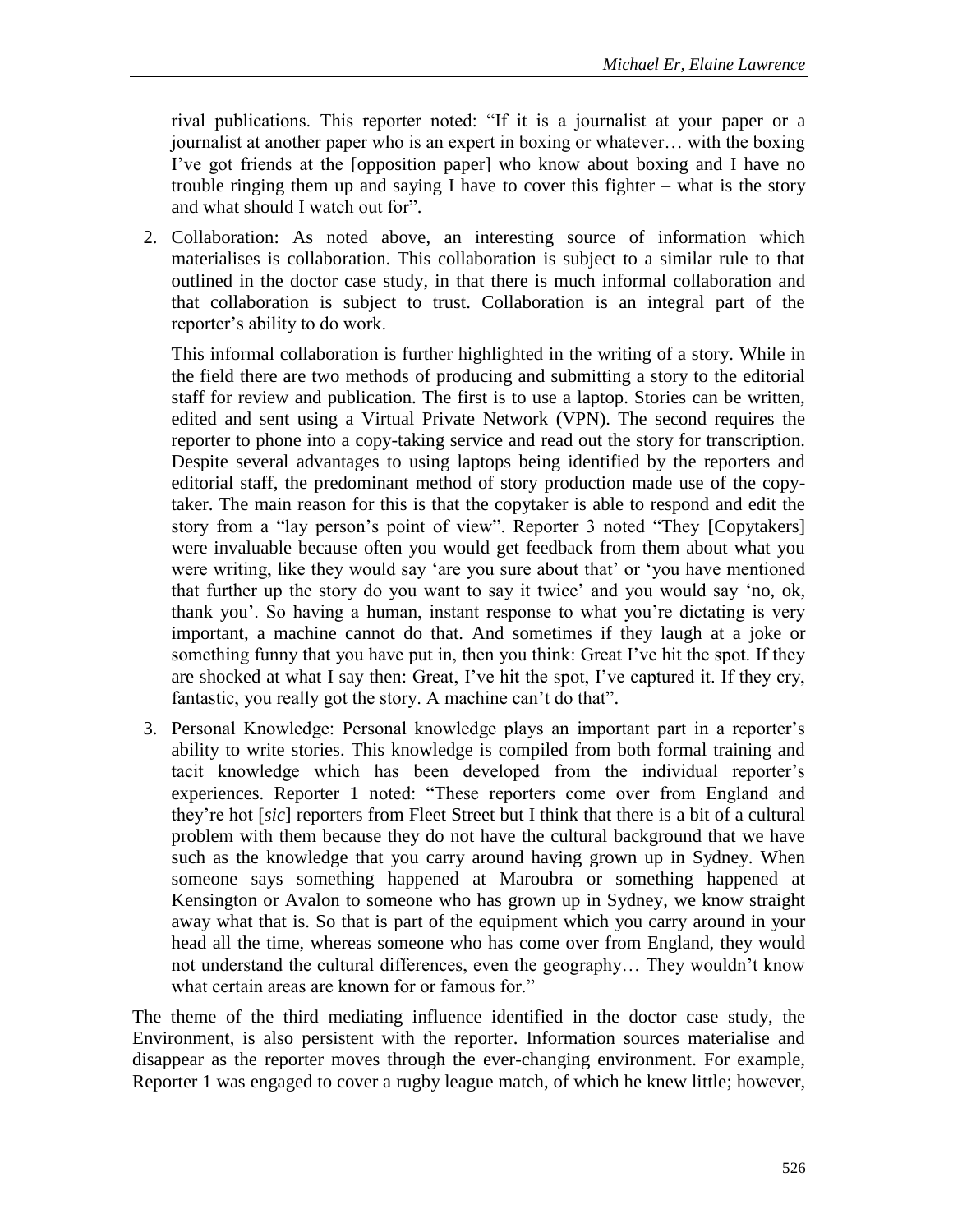once at the game, he was able to gather commentary from not only the players but spectators and other club officials. Reporter 2, in a similar situation, made use of other reporters sent to cover the same match by taking notes while others asked questions of interviewees.

The social context of an Environment in which the reporters were operating also had a mediating affect. A clear example of this is the need to construct and submit stories directly from the field in order to meet publishing deadlines. Another example is described by Reporter 3 who noted that in order to maintain a professional atmosphere while conducting an interview, he would never break off to check facts [access information], as to do so would be 'unprofessional'.

## **5 Discussion**

The focus of the research in the case studies was applied to knowledge workers while they were operating in a mobile mode. Clearly, the work of the Reporter and the Doctor are different (producing a story and looking after the health of patients respectively). Fundamentally, both of these mobile workers apply their knowledge to make decisions, and their ability to make decisions is supported through their information systems.

A second difference between the case studies is the environment in which on-the-spot decisions are made. The environment in which the Doctor operates is controlled [on the ward], allowing for Doctors to place support systems such as nurses and monitoring devices to provide 24 hour observation of the patient"s condition. On the other hand, the mobile work environment of a Reporter can be totally open and unfamiliar. This places a high level of importance upon the planned support of their pre-mobile, office research and allows the Reporter to take with them appropriate printed material.

The Reporter operates in a mobile sense in order to gather information by assessing the situation and context in order to make a decision). Information support for Reporters is additionally realised from their open environment in the form of Contributors. Contributors are outside the organisational structure of the worker; they are not classified as Collaborators, nor are they within the Community of Practice. Contributors are "bystanders" or other people who happen opportunely to be in the same vicinity as the Reporter and can provide information to assist the story.

While working in a mobile sense, the MKW is subject to a changing Environment. The physical and social landscape are subject to change in the mobile Environment which can result in variation of the sources of information and potentially a change in the Activity that is the *Subject's* focus. For example, a patient developing unforeseen complications may change the *Activity* of a Doctor on a ward round. The *Object* of the *Activity* may not necessarily change, but the Environment may change, requiring an appropriate response. In the Reporter case study, dramatic changes such as a bomb going off will change the topic of the story. In this case, obtaining the earliest, or possibly exclusive, report becomes the priority in the social context and Reporters will use whatever is at hand to do their work.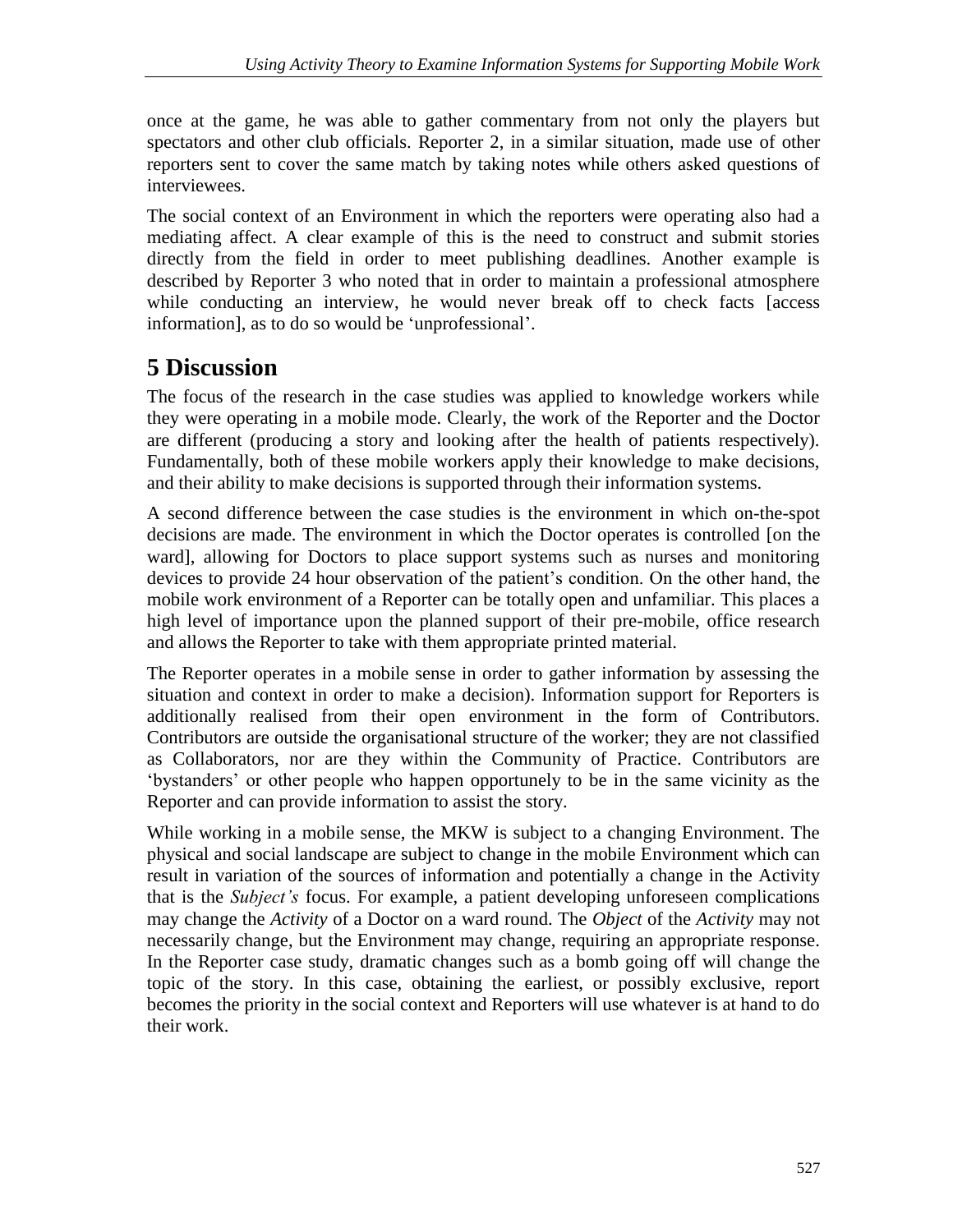## **6 Conclusion**

Doctors and Reporters are mobile knowledge workers. The identification of their interaction with their information systems is assisted through the use of Activity Theory. The two main categories of influence upon how an *Activity* is done include the *Tool*s and social dictates from the Community of Practice (in the form of implicit and explicit *Rules*). Of particular note is the identification of a previously overlooked information source which sits outside the organisation: that of the Contributor. Another significant finding is the preference for information provided by Collaborators over information supplied by information tools. The information provided by Collaborators was preferred as it was subject to the application of Collaborators" knowledge to the situational context.

A further potential influence revealed in this research is that of the situational environment. The necessity for the MKW to be mobile in order to carry out their work creates a dynamic physical environment and conditions from which opportunistic *Tool*s are provided. These *Tools* are manifest and vanish with availability. The Environment also includes the social context such as the urgency of the particular situation, as was seen in both case studies. In an urgent situation, Doctors tend to work in a close collaborative manner where there is a need for direct communication and information sharing.

#### **References**

- Bannon, L. (1997). *Activity theory.* Retrieved 12 November 2004, from: http://www.irit.fr/ACTIVITES/GRIC/cotcos/pjs/TheoreticalApproaches/Actvity/Ac tivitypaperBannon.htm.
- Bodker, S. (1996). Applying activity theory to video analysis: How to make sense of video data in human-computer interaction. In B. Nardi, (Ed.), *Context and consciousness* (pp.147-174). Cambridge, MA: MIT Press.
- Coiera, E. (2000). When conversation is better than computation*. Journal of American Medical Informatics Association*, **7**(3), 277-286.
- Davis, F. (1991). User acceptance of information technology: System characteristics, user perceptions and behavioural impacts. *International Journal of Man-Machine Studies*. **38**, 475-487.
- Davis, G. B. (2002)Anytime/anyplace computing and the future of knowledge work*. Communications of the ACM*. 45(2), 67-73.
- Drucker, P. F. (1993). *Post-Capitalist Society*. New York: Harper Collins.
- Engestrom, Y. (1999). Activity theory and individual and social transformation. In Y. Engestrom (Ed.), *Perspectives on Activity Theory* (pp. 19-38). Cambridge University Press.
- Engestrom, Y. (2000). Activity theory as a framework for analyzing and re-designing work*. Ergonomics*, **43**(7), 960-974.
- Engestrom, Y. (2001). Expansive learning at work: Towards an activity theory reconceptualization. *Journal of Education and Work*. 14(1), 133-156.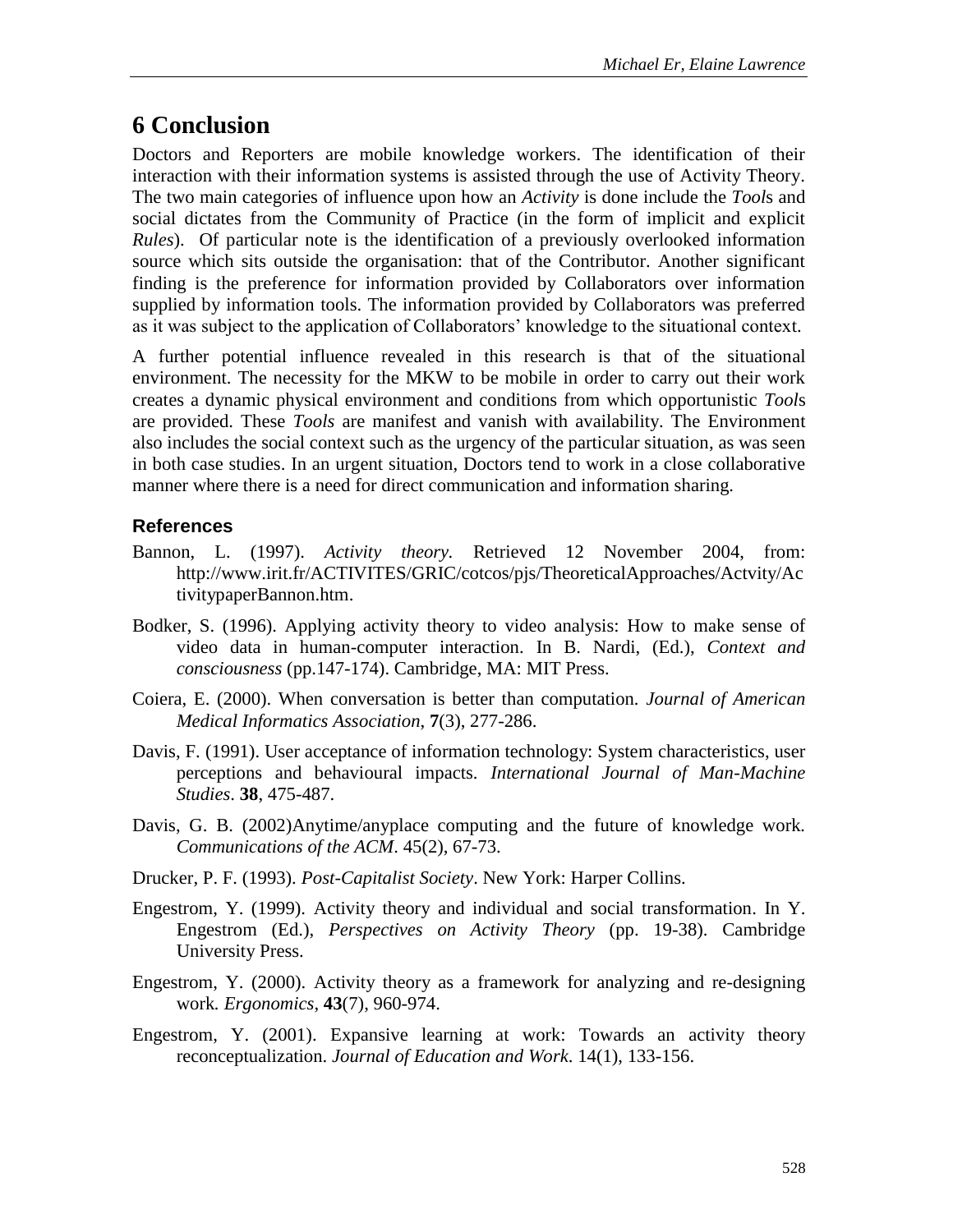- Engestrom, Y. & Nardi, B. (1999). A web on the wind: The structure of invisible work*. Computer Supported Cooperative Work*, **8**(1-2), 1-8.
- Flyvbjerg, B. (2006). Five misconceptions about case-study research. *Qualitative Inquiry,* **12**(2), 219-245.
- Gebauer, J. (2008) User requirements of mobile technology: A summary of research results. *Information Knowledge Systems Management*, **7**(1-2), 101-119.
- Hasan, H. & Gould, E. (2001). Support for the sense making activity of managers*. Decison Support Systems*, **31**, 71-86.
- Kaptelinin,V. & Nardi, B. (2006) Acting with technology: Activity theory and interaction design. Cambridge, MA: MIT Press .
- Kuutti, K. (2001). Activity theory as a potential framework for human-computer interaction research. In B. Nardi, (Ed.), *Context and consciousness* (pp.17-44). Cambridge, MA: MIT Press.
- Lehmann, H., Prasad, M., & Scornavacca, E, (2008). Adapting the IS success model for mobile technology in health: A New Zealand example. *10th Conference on Electronic Commerce*, Austria.[Online; http://delivery.acm.org.ezproxy.lib.uts.edu.au/10.1145/1410000/1409570/a22 lehmann.pdf]
- Norman, D. (1988). *The design of everyday things*. New York: Basic Books.
- Orlikowski, W. (1996) Improvising organizational transformation over time: A situated change perspective*. Information Systems Research*. **7**(1), 63-92.
- Perry, M., O"Hara, K., Sellen, A., Brown, B., & Harper, R.(2001). Dealing with mobility: Understanding access anytime, anywhere"*. ACM Transactions on Computer-Human Interactions*. **8** (4), 323-347.
- Preece, J., Rogers, Y, & Sharp, H. (2002). *Interaction design: Beyond human-computer interaction*. New York: John Wiley and Sons.
- Rogers, E. (2003). *Diffusion of innovation*. 3rd edn. New York: Free Press.
- Vygotsky, L. (1978) *Mind in society: The development of higher psychological processes*, Cambridge, MA: Harvard University Press.
- Walsham, G. (2002). Interpretive case studies in IS research: Nature and methods. In M. Myers & D. Avison (Eds.), *Qualitative research in information systems* (pp. 101- 113). London: Sage.